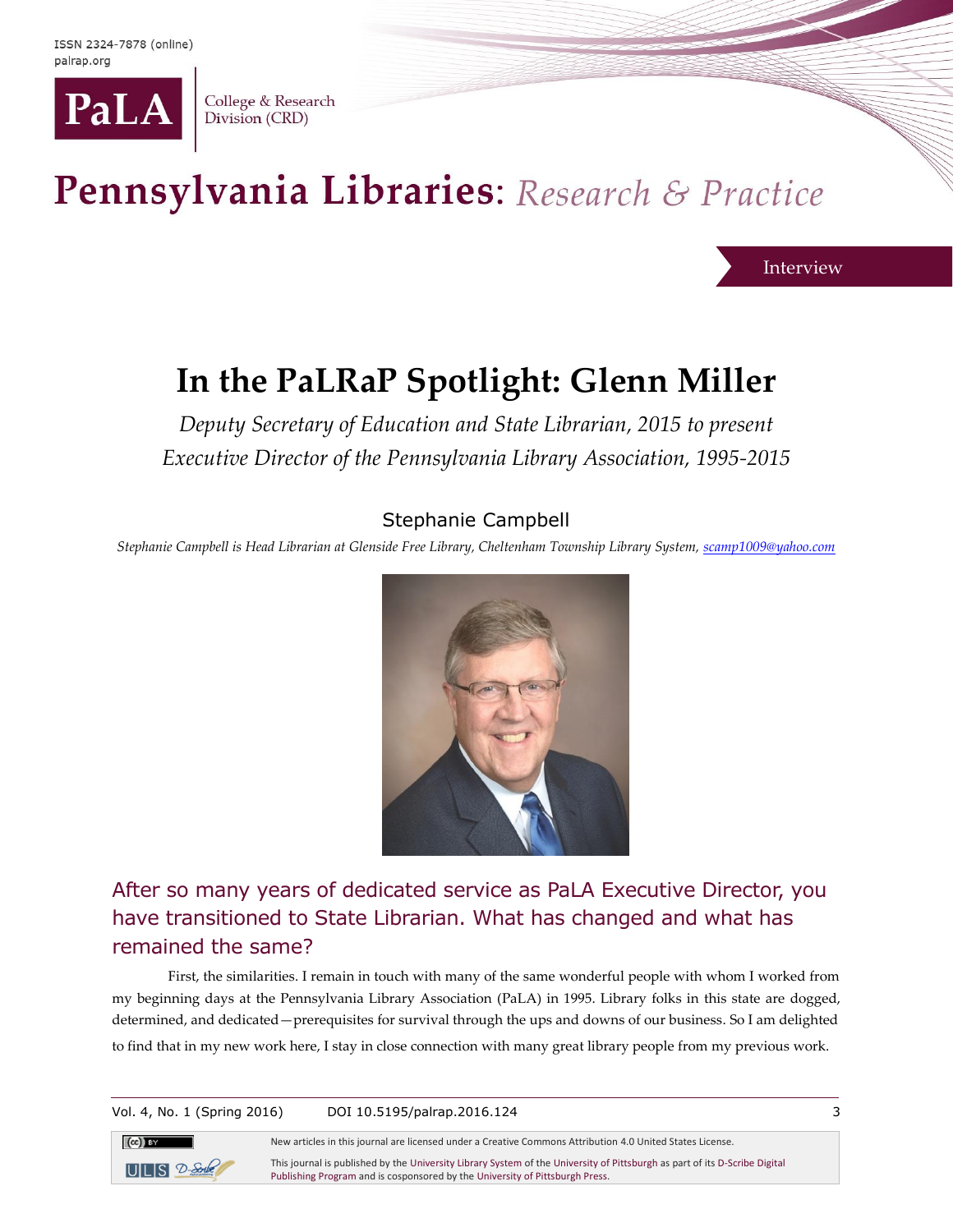And, of course, many of the issues remain the same—visibility, viability, and funding, to name a few. So even though my office location changed, I still work to resolve the challenges before us. That is, in fact, one of the driving forces behind my decision to apply here—to see whether I could make a first-hand difference in the context of a new administration whose top goal is to improve education.

What has changed is that I am now part of a much larger team with a broader mission. As such, I am able to take a more active, hands-on role in making the case for public, academic, school, and special libraries. Also new—I am sinking my teeth into issues that affect school and special library services, and I am becoming keenly aware of the importance of being involved in discussions about the Every Student Succeeds Act (ESSA), the new federal education law, for example.

Being a part of a larger organization brings with it some limitations; however, at the same time, it brings many, many more opportunities to include library services in ongoing conversations about education policy. In this respect, I hope *Pennsylvania Libraries: Research & Practice* readers will know that Education Secretary Rivera leads the department in a style that invites open dialogue, encourages critical thinking, and seeks collaborative solutions. These traits are reflected across the department's leadership team, and I feel enormously blessed to be a part of this very talented and committed group.

#### What do you consider your greatest accomplishments at PaLA?

I take great pride in the organization's growth in size, influence, respect and, most of all, professionalism. During my years, we were blessed with a small but mighty and committed staff. Kim Snyder Wise, Ellen Wharton, and Kathy Silks were—and are—at the center of PaLA's success. Their dedication never wavered. But more than that, I think I am most pleased by how each of them grew into their positions and tackled problems with a can-do attitude. Kim and Ellen guided PaLA from a paper-based, pre-Internet era into the brave, new digital world, no small feat considering PaLA's limited resources. Kathy took a concept and a plan—PA Forward—and brought it to life.

Some will recall that in the early 2000s, we made progress with funding which provided libraries with better resources, greater access, and enhanced professionalism across the state. In the process, I believe we established a more credible voice for libraries through grassroots involvement and a stronger Harrisburg presence. Through the Platform for Twenty-First Century Libraries, Best Practices in Early Learning, the PaLA Academy for Leadership Studies (PALS), and PA Forward, I believe that PaLA built some strong foundations for library services in Pennsylvania.

Yes, two waves of funding setbacks occurred subsequently despite PaLA's best efforts, the second one directly attributable to the Great Recession of 2008. We hung in there together and redoubled efforts to sharpen the library message and strengthen our relationships with state and local decision-makers. I remind myself that nurturing relationships takes time and that Rome was not built in a day (nor was the Public Library Subsidy). So while peak funding stood at \$75.7 million prior to the Great Recession, the \$55.6 million that Governor Wolf proposed for next year stands in sharp contrast with 1995's funding level of \$23.8 million.

I greatly valued PaLA's strong connection with its members in the field, and I think it is a real testimony to the strength of the organization that leadership continues to be shared on a rotating, voluntary basis between public and academic members.

Looking back, I believe that some portion of PaLA's success traces to the simple avoidance of self-inflicted disaster. Every year brings new opportunities for good decisions as well as bad ones. Thanks to many strong board leaders over the years, wise counsel was always at my fingertips. I trusted them, and they trusted me. As a result, I am convinced that we avoided some bad decisions that could have been costly and counterproductive. I am grateful to have had these great listeners and advisors.